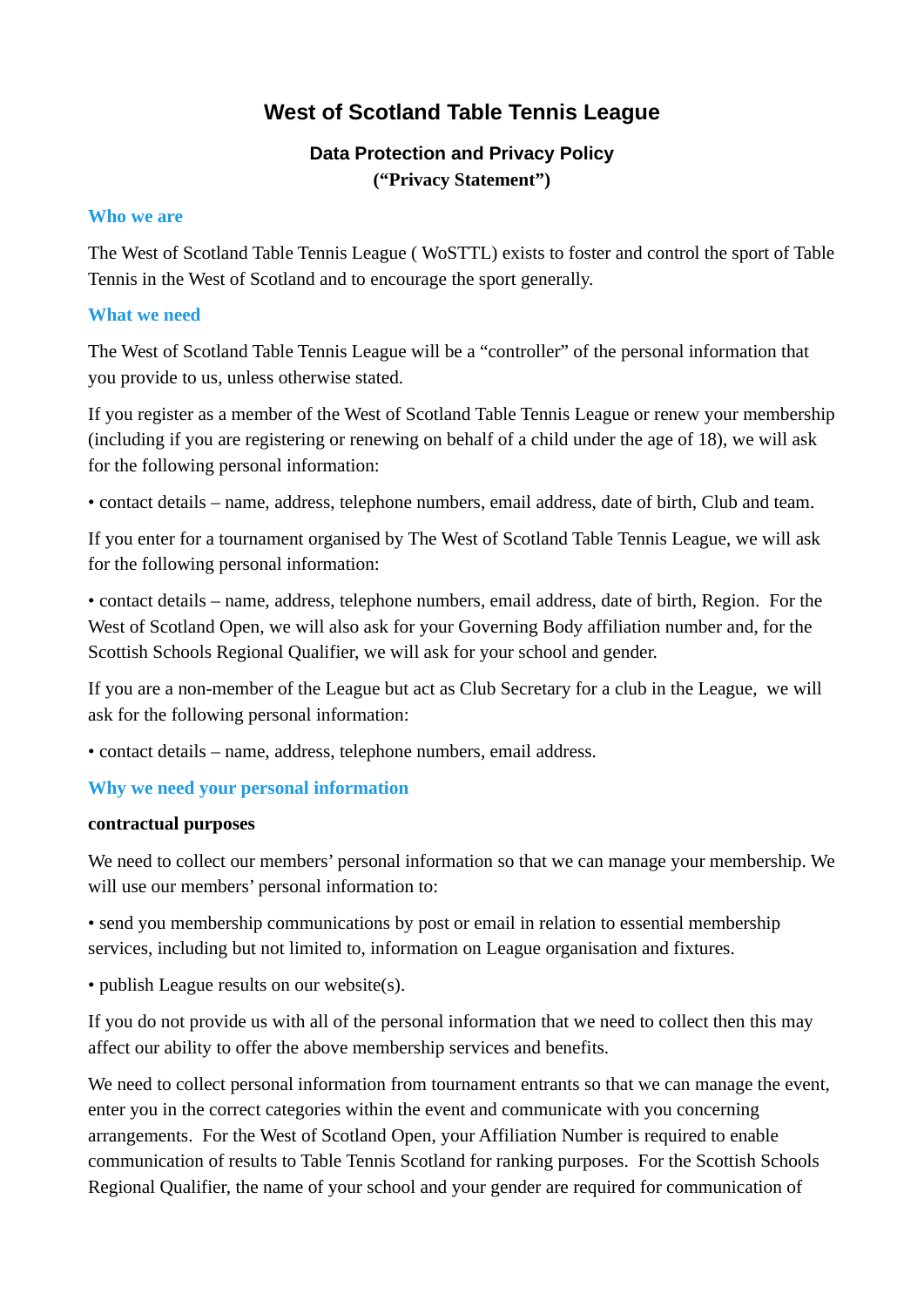results to Table Tennis Scotland. The names of entrants may also appear with results on our website(s).

Our activities may be filmed or photographed and your personal information may also be used in images which we use for promotional, education and development purposes.

We need to collect non-member Club Secretaries' personal information in order to communicate with the Club of which they are Secretary.

## **legitimate purposes**

We also process our members' personal information in pursuit of our legitimate interests to:

• promote and encourage participation in the sport of Table Tennis by sending members communications about upcoming competitions, and events.

• develop and maintain our members' qualifications, including sending email communications to members to inform you of upcoming courses; and

• respond to and communicate with members regarding your questions, comments, support needs or complaints, concerns or allegations in relation to the sport of Table Tennis. We will use your personal information to investigate your complaint and take action where appropriate.

Where we process your personal information in pursuit of our legitimate interests, you have the right to object to us using your personal information for the above purposes. If you wish to object to any of the above processing, please contact us on wosttlgeneralsec@gmail.com. If we agree and comply with your objection, this may affect our ability to undertake the tasks above for the benefit of you as a member.

## **legal obligations**

We are under a legal obligation to process certain personal information relating to our members for the purposes of complying with our obligations under the Protection of Vulnerable Groups (Scotland) Act 2007 to check that our coaches and volunteers are able to undertake regulated work with children and vulnerable adults.

## **Other uses of your personal information**

We may ask you if we can process your personal information for additional purposes. Where we do so, we will provide you with an additional privacy notice with information on how we will use your information for these additional purposes.

## **Who we share your personal information with**

We may be required to share personal information with statutory or regulatory authorities and organisations to comply with statutory obligations.

Such organisations include the Health & Safety Executive, Disclosure Scotland, and Police Scotland for the purposes of safeguarding children.

We may also share personal information with our professional and legal advisors for the purposes of taking advice.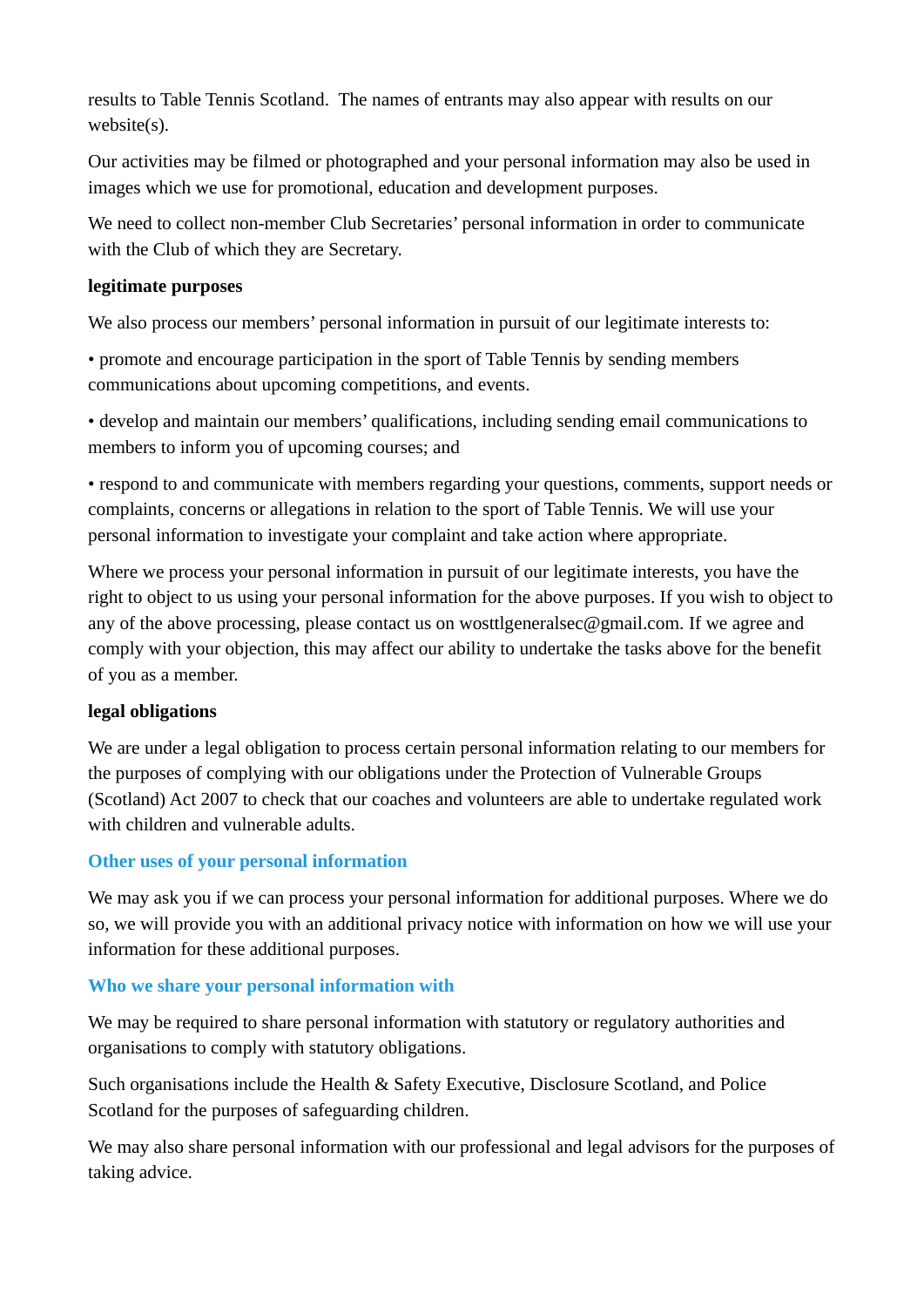As a league affiliated to Table Tennis Scotland, we are required to ensure that all of our members are affiliated to Table Tennis Scotland. We will share your name, contact details and date of birth with Table Tennis Scotland who will become a controller of your personal information when they receive it.

Table Tennis Scotland's privacy notice explains how they use your personal information and can be accessed here: [http://tabletennisscotland.co.uk/policies-and-procedures/.](http://tabletennisscotland.co.uk/policies-and-procedures/)

In the event that we do share personal information with external third parties, we will only share such personal information strictly required for the specific purposes and take reasonable steps to ensure that recipients shall only process the disclosed personal information in accordance with those purposes.

## **How we protect your personal information**

Your personal information is stored on our electronic filing system and is accessed by our League Officers for the purposes set out above.

## **How long we keep your personal information**

We will only keep members' personal information for as long as necessary to provide you with membership services.

Unless a member asks us not to, we will review and possibly delete your personal information where you have not renewed your membership with us for at least one year.

With the exception of results, information provided by tournament entrants will be deleted within six months after the date of the tournament.

#### **Your rights**

You can exercise any of the following rights by writing to us at wosttlgeneralsec@gmail.com.

Your rights in relation to your personal information are:

• you have a right to request access to the personal information that we hold about you by making a "subject access request";

• if you believe that any of your personal information is inaccurate or incomplete, you have a right to request that we correct or complete your personal information;

• you have a right to request that we restrict the processing of your personal information for specific purposes; and

• if you wish us to delete your personal information, you may request that we do so.

• Any requests received by the West of Scotland Table Tennis League will be considered under applicable data protection legislation.

If you remain dissatisfied, you have a right to raise a complaint with the Information Commissioner's Office at [www.ico.org.uk](http://www.ico.org.uk/)